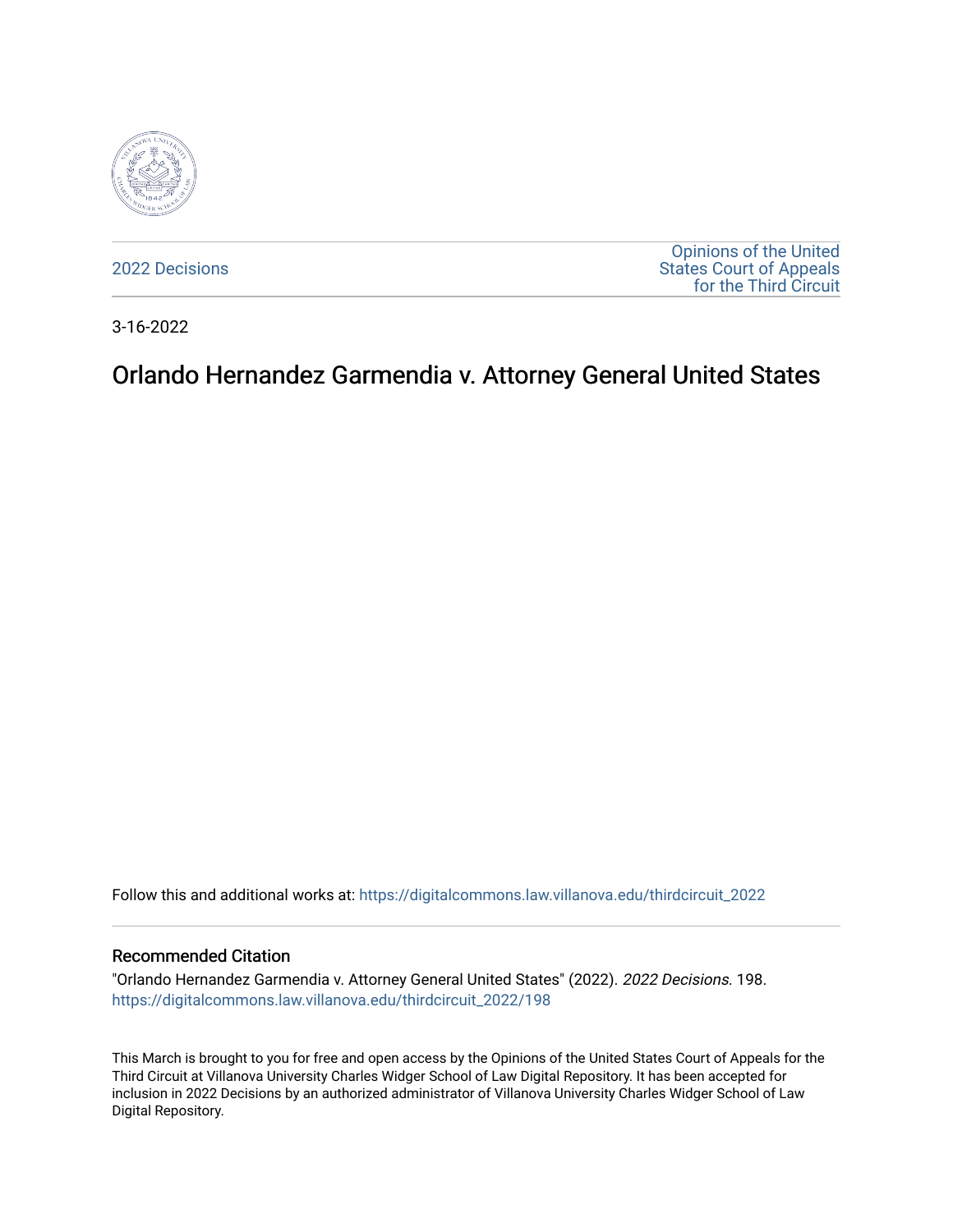### **PRECEDENTIAL**

# UNITED STATES COURT OF APPEALS FOR THE THIRD CIRCUIT

\_\_\_\_\_\_\_\_\_\_\_\_\_\_\_\_

No. 20-3211  $\overline{\phantom{a}}$ 

ORLANDO ERNESTO HERNANDEZ GARMENDIA,

Petitioner v.

ATTORNEY GENERAL UNITED STATES OF AMERICA

\_\_\_\_\_\_\_\_\_\_\_\_\_\_\_\_

On Petition for Review of an Order of the Board of Immigration Appeals (A209-346-841) Immigration Judge: Tamar H. Wilson

 $\overline{\phantom{a}}$ 

Submitted under Third Circuit L.A.R. 34.1(a) December 13, 2021

Before: GREENAWAY, JR., KRAUSE, and PHIPPS, *Circuit Judges*

(Opinion filed: March 16, 2022)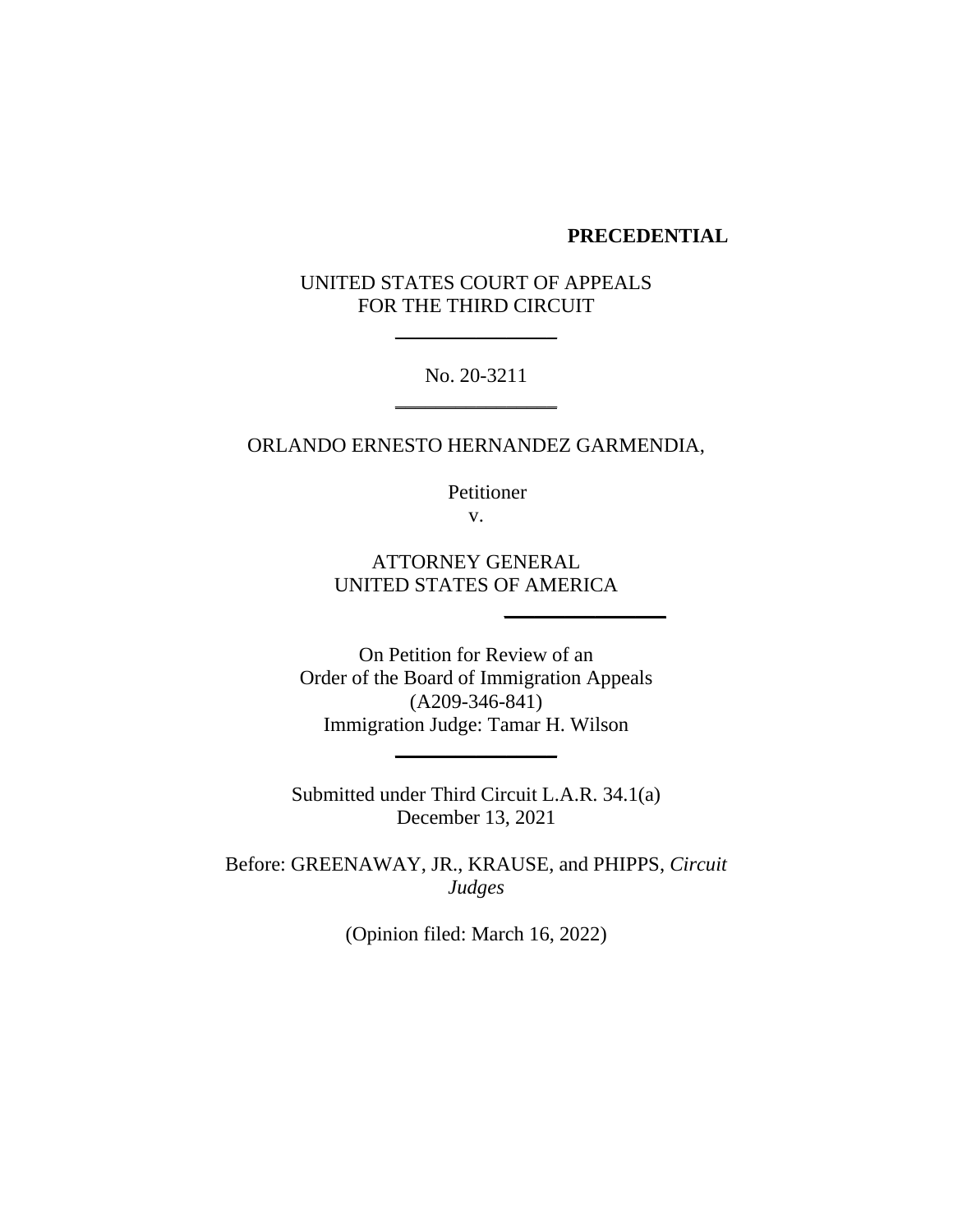Stuart M.L. Altman Suite 3g 2 Allen Street New York, NY 10002 *Petitioner*

Merrick Garland Patricia E. Bruckner United States Department of Justice Office of Immigration Litigation P.O. Box 878 Ben Franklin Station Washington, DC 20044 *Attorneys for Appellee*

## **OPINION**

#### GREENAWAY, JR., *Circuit Judge*

#### **I**

Petitioner Orlando Ernesto Hernandez Garmendia seeks review of the denial of his application for asylum, withholding of removal, and protection under the Convention Against Torture ("CAT" or "torture convention"). He argues both that he is eligible for relief on the merits, and that the underlying proceedings were tainted by due process violations. We hold that substantial evidence supports the denial of relief by the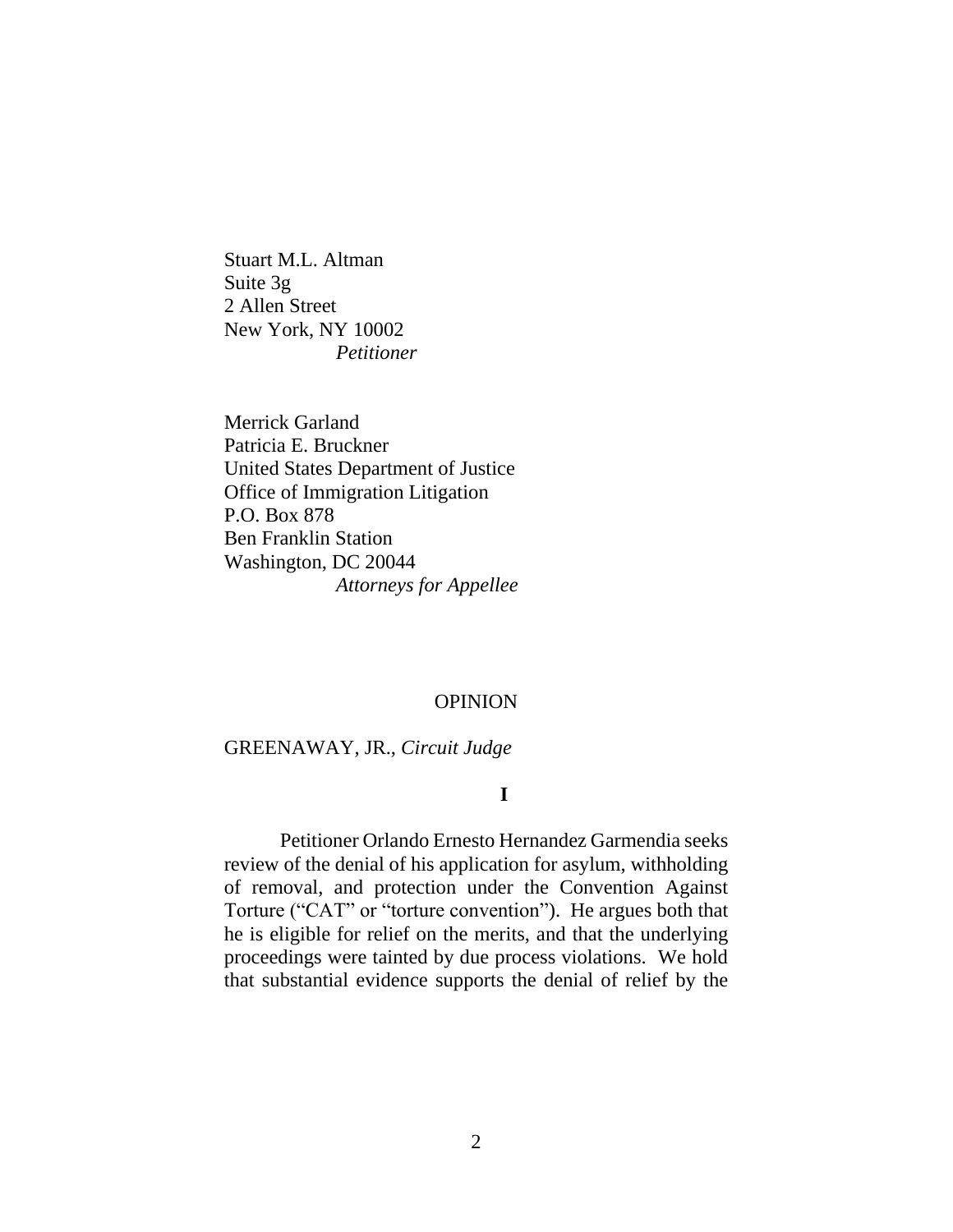Immigration Judge ("IJ") and subsequent affirmance by the Board of Immigration Appeals ("BIA" or "Board"). We also hold that his due process rights were not violated during the removal proceedings. We will deny this petition for review.

## **II**

Hernandez Garmendia testified that he entered the United States for the first time on February 23,  $2017<sup>1</sup>$  On November 13, 2019, the Department of Homeland Security arrested Hernandez Garmendia after identifying him as an active MS-13 gang member. He initially appeared pro se at a removal hearing on December 10, 2019. After the IJ granted a continuance for Hernandez Garmendia to secure counsel, he appeared before the IJ again on December 31, 2019, without counsel. Nevertheless, that day, Hernandez Garmendia stated to the court that he was ready to proceed without counsel, and he had "no" mental health issues. The IJ then explained to Hernandez Garmendia, in detail, his procedural rights during the removal proceedings. Hernandez Garmendia stated he understood the rights that the court had explained to him.

Based on the evidence presented, the IJ found Hernandez Garmendia removable, but permitted him to file for asylum, withholding of removal, and CAT protections. While still in custody, and now represented by counsel, Hernandez Garmendia filed an application for asylum and withholding of removal. A native of El Salvador, his application asserted his eligibility for relief based on membership in a particular social

<sup>&</sup>lt;sup>1</sup> The Department of Homeland Security submitted exhibits showing that Hernandez Garmendia had previously been returned to El Salvador in 2016.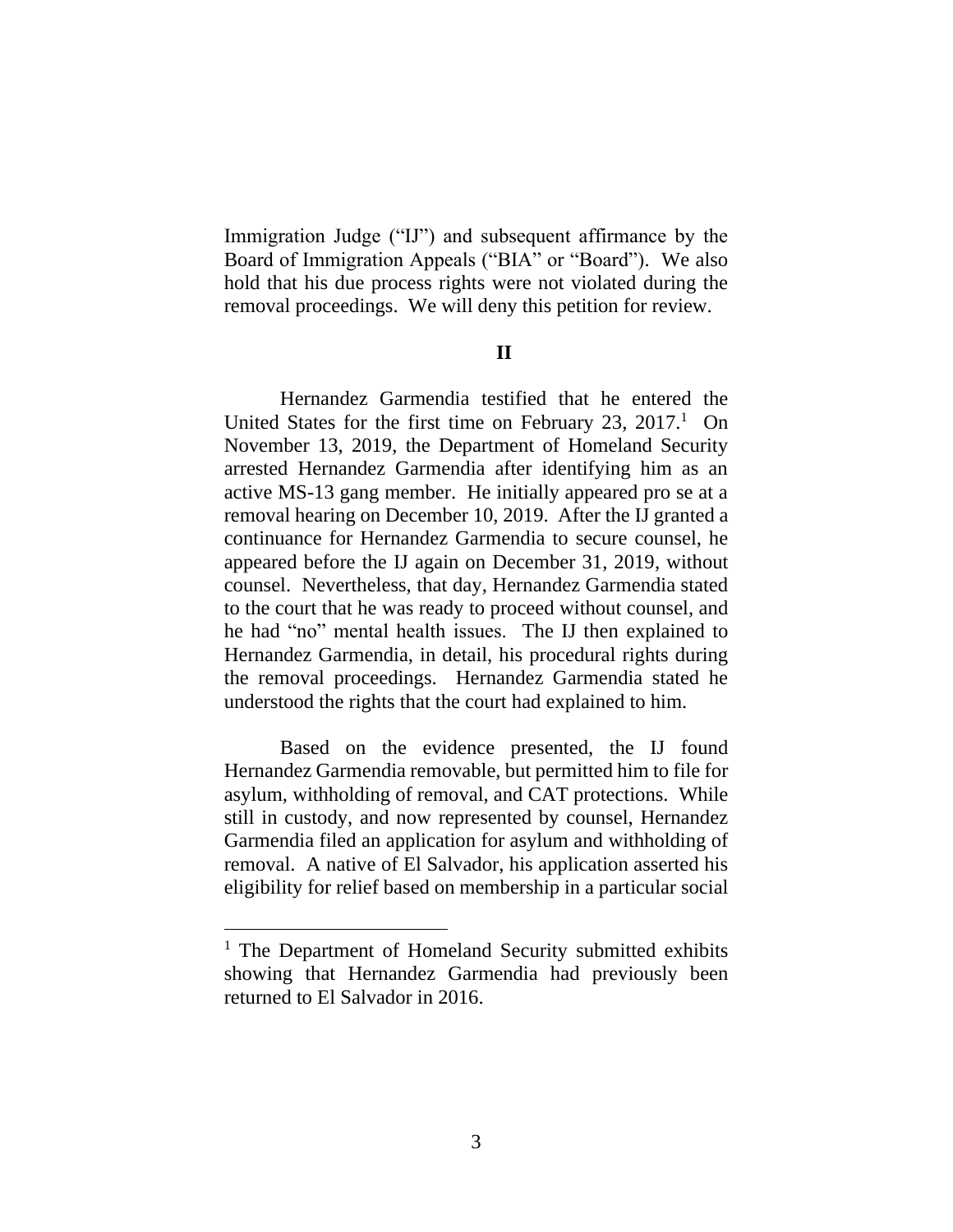group, political opinion, and the torture convention. By the time of his merits hearing a few months later, Hernandez Garmendia's counsel had withdrawn, and he once again represented himself pro se.

During the merits hearing, Hernandez Garmendia confirmed that he wanted to proceed pro se. He testified that he came to the United States "because of some issues that [his] relatives, and specifically, [his] uncle had with someone." A.R. 104. He explained that in 2012, an unknown person shot his uncle because of a "rivalry or animosity . . . between them." A.R. 104-105, 109. Despite this shooting, Hernandez Garmendia testified that his uncle, his uncle's wife, and his grandfather still live in the same home and that no one had since threatened him or his family. When questioned about inconsistencies with his application, Hernandez Garmendia stated that he "just d[id]n't remember" and that he had "issues remembering things apparently." A.R. 116.

This statement touched off a brief colloquy between the IJ and Hernandez Garmendia about the asserted memory issues. The IJ inquired as to why Hernandez Garmendia had alleged memory issues, and Hernandez Garmendia speculated that it could be because of a prior nose surgery, though he did not know how the surgery could affect his memory. Hernandez Garmendia also raised the possibility of epilepsy, but admitted that he had never received such a diagnosis. Hernandez Garmendia did not press the political opinion or torture grounds during the merits hearing despite checking those boxes in his initial application.

After the merits hearing, the IJ issued an oral decision denying Hernandez Garmendia's application for asylum,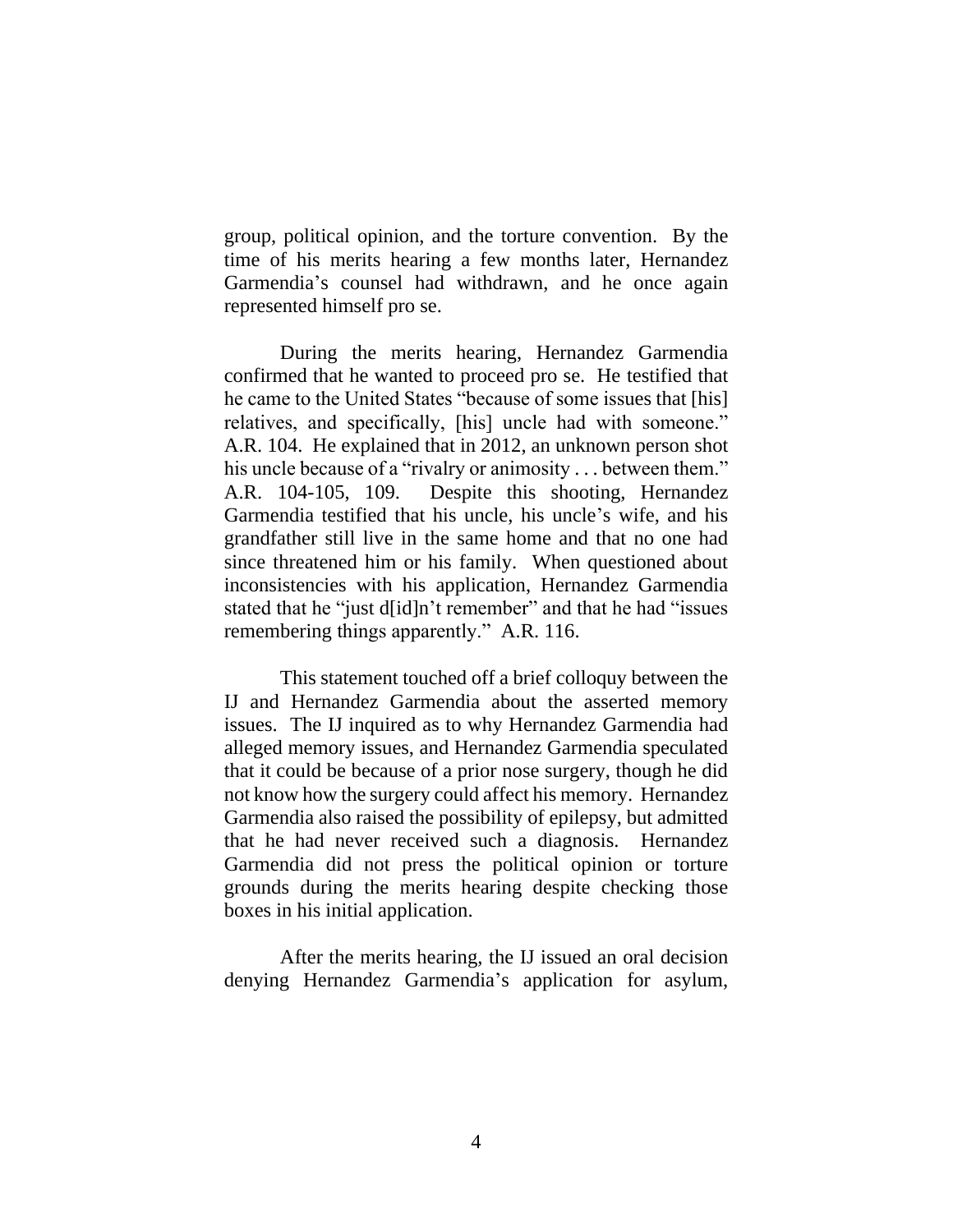withholding of removal, and CAT protections and ordering him removed to El Salvador. As an initial matter, the IJ found that Hernandez Garmendia's application was untimely because he failed to show that an exception to the one-year requirement applied in his case. The IJ next found that Hernandez Garmendia's testimony was not credible because it was both internally inconsistent and implausible. The IJ explained that Hernandez Garmendia's testimony that he was only a look-out and able to exit the MS-13 gang by simply asking to do so was "completely inconsistent with the operations of MS-13." A.R. 45. Also, despite checking the box for political opinion and membership in a particular social group, the IJ found that "no social group was stated in the application or subsequently ... on the record, and no social group can be inferred from the testimony." A.R. 47.After making this credibility determination, the IJ found no past persecution. She also found no well-founded fear of future persecution, because Hernandez Garmendia failed to show that he would be both individually targeted and targeted based on a protected ground.

The BIA conducted its own analysis and affirmed the IJ's determinations. It noted that Hernandez Garmendia did not contest the IJ's determination that he had suffered no past persecution and was therefore not entitled to a presumption of a well-founded fear of future persecution. Likewise, the Board concluded that Hernandez Garmendia had forfeited his political opinion ground for asylum, because he did not challenge the IJ's finding on appeal. Although the BIA concluded that Hernandez Garmendia failed to articulate a particular social group before both the IJ and on appeal, it reasoned that even if the Board construed his stated fears as a family-based asylum claim, the IJ properly found that he failed to establish that fears of future harm would be on account of a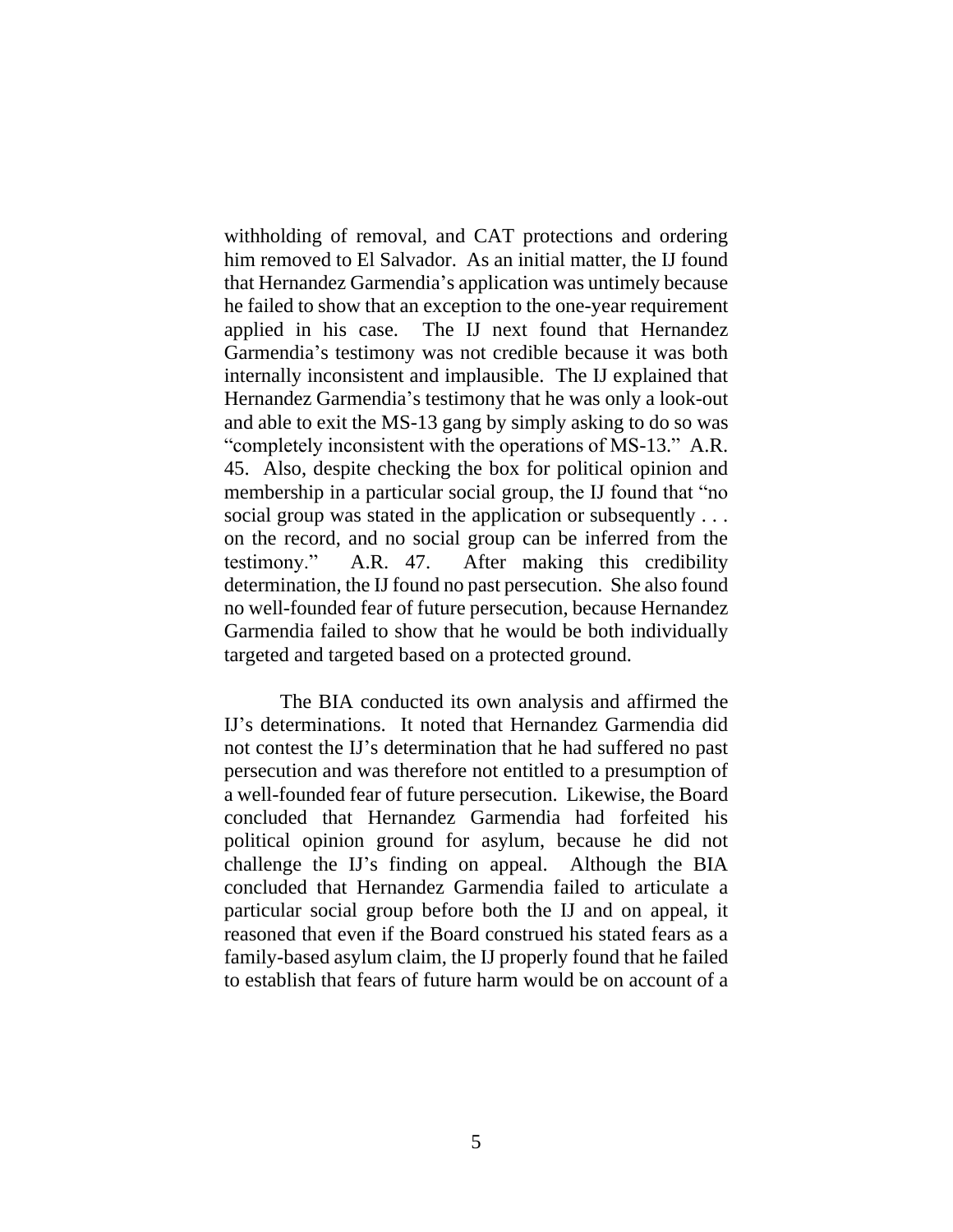protected ground. Because Hernandez Garmendia failed to establish a right to asylum, the Board next concluded that he failed to meet the higher bar for withholding of removal. As to CAT protection, the BIA concluded that Hernandez Garmendia was not entitled to relief because he failed to present evidence that he would more likely than not be tortured if removed.

Lastly, the Board also reviewed Hernandez Garmendia's argument on appeal that the immigration court proceedings had violated his right to due process. It concluded that the IJ did not violate his due process rights by failing to develop the record or provide a fundamentally fair hearing. Hernandez Garmendia then petitioned this Court for review.

We now deny his petition.

# **III**

The BIA has appellate jurisdiction over immigration judge decisions in removal proceedings pursuant to 8 C.F.R. §§ 1003.1(b)(3) and 1240.15. We have exclusive jurisdiction to review a final order of the Board pursuant to 8 U.S.C. §  $1252(a)$ .

This Court will uphold Board determinations "if they are 'supported by reasonable, substantial, and probative evidence on the record considered as a whole.'" *Guo v. Ashcroft*, 386 F.3d 556, 561 (3d Cir. 2004) (quoting *INS v. Elias-Zacarias*, 502 U.S. 478, 481 (1992)). We reverse these determinations only if "the evidence not only *supports* [a contrary] conclusion, but *compels* it." *Elias-Zacarias*, 502 U.S. at 481 n.1. Challenges to factual matters will likewise be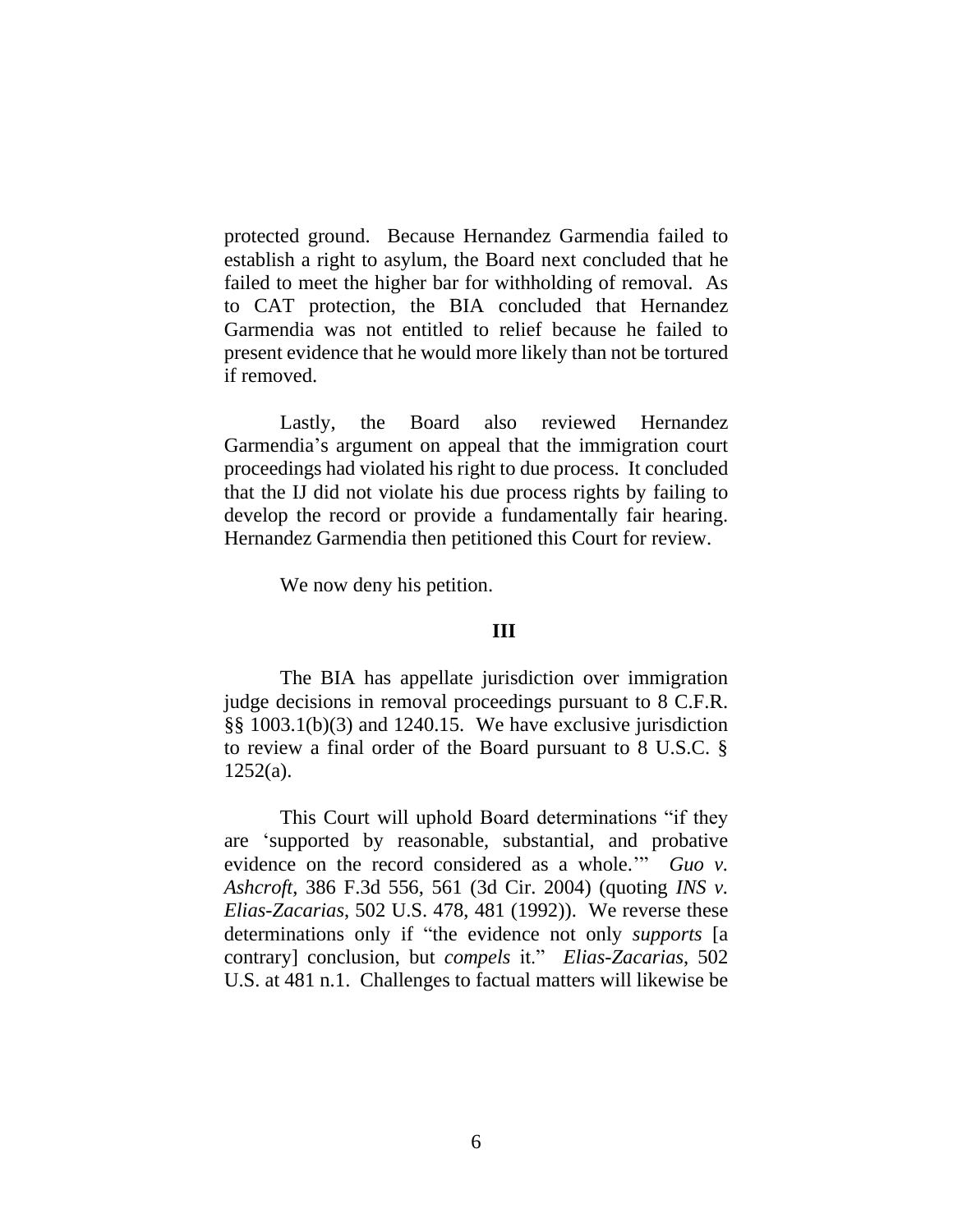reviewed for substantial evidence. *Thayalan v. Att'y Gen.*, 997 F.3d 132, 137 (3d Cir. 2021) (citation omitted). These administrative findings "are conclusive unless any reasonable adjudicator would be compelled to conclude to the contrary." 8 U.S.C. § 1252(b)(4)(B). Where, as here, the BIA expressly adopts the reasoning of the IJ in issuing its own decision on the merits, we may review both decisions. *Zhi Fei Liao v. Att'y Gen.*, 910 F.3d 714, 718 (3d Cir. 2018).

We review de novo underlying determinations of constitutional due process claims. *Fadiga v. Att'y Gen.*, 488 F.3d 142, 153-54 (3d Cir. 2007) (discussing the standard of review for claims grounded in Fifth Amendment rights arising in immigration proceedings).

## **IV**

**a. Substantial Evidence Supports the Finding that Petitioner Failed to Establish Eligibility for Asylum, Withholding of Removal, and Convention Against Torture Relief.**

## **i. Asylum**

The Attorney General may, in the Attorney General's discretion, grant asylum to a noncitizen who qualifies as a refugee within the meaning of 8 U.S.C. § 1101(a)(42)(A). *See* 8 U.S.C. § 1158(b)(1). A refugee is a noncitizen who is outside of their native country, or the country where they habitually resided, and is unable or unwilling to return and avail themselves of the protections of that country, because of a "well-founded fear of persecution on account of race, religion, nationality, membership in a particular social group, or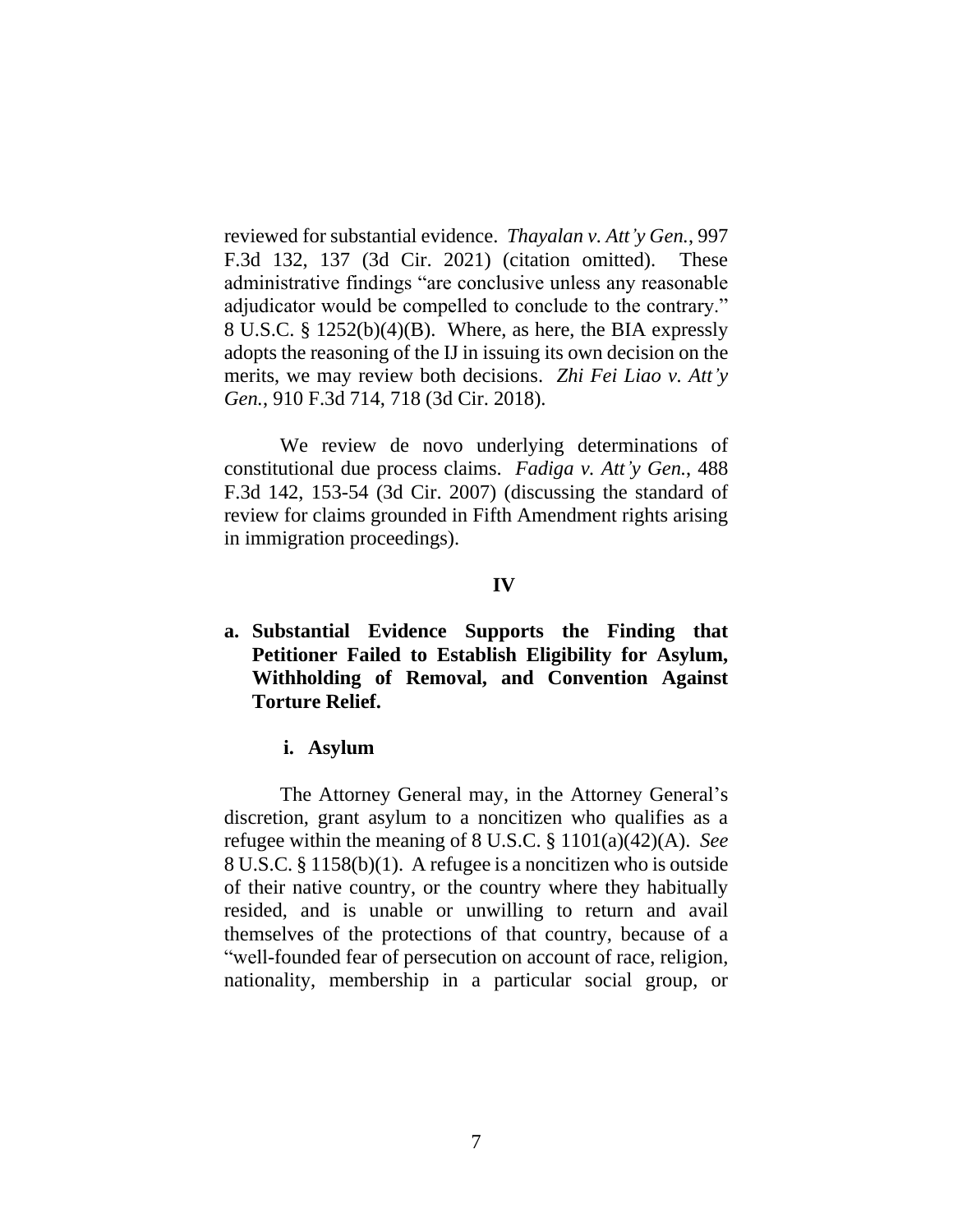political opinion." 8 U.S.C. § 1101(a)(42)(A). Noncitizenapplicants bear the burden of proving eligibility for asylum. 8 U.S.C. §  $1158(b)(1)(B)(i)$ . They can do so in two ways: (1) proving past persecution on account of a protected ground, which creates a rebuttable presumption of a well-founded fear of future persecution, or (2) proving a well-founded fear of future persecution on account of a protected ground without regard to past persecution. 8 C.F.R. § 1208.13(b).

Relief based on past persecution requires noncitizens to establish that they: (1) were targeted for mistreatment on account of a protected ground, (2) the mistreatment rose to the level of persecution, and (3) the persecution was committed by the government or forces the government is unable or unwilling to control. *Thayalan*, 997 F.3d at 138 (citation and internal quotation marks omitted). In the absence of past persecution, a noncitizen may receive relief based on "showing a 'reasonable possibility' of future persecution on account of a protected ground." *Id*. (citations omitted). The noncitizen's fear of future persecution must be subjectively genuine and objectively reasonable. *Ying Chen v. Att'y Gen.*, 676 F.3d 112, 115 (3d Cir. 2011) (citation omitted).

As a threshold matter, Hernandez Garmendia appeals neither the IJ's determination that his application for asylum was untimely, nor the Board's assuming timeliness for purposes of its analysis. *See generally* Pet. Br.; *see also* A.R. 46. Hernandez Garmendia also does not challenge the IJ's determination that his testimony was not credible because it lacked evidence and was implausible and inconsistent. *See generally* Pet. Br.; *see also* A.R. 46. These omissions notwithstanding, we will review the merits of the asylum claim that were addressed by the IJ and BIA. *Green v. Att'y Gen.*,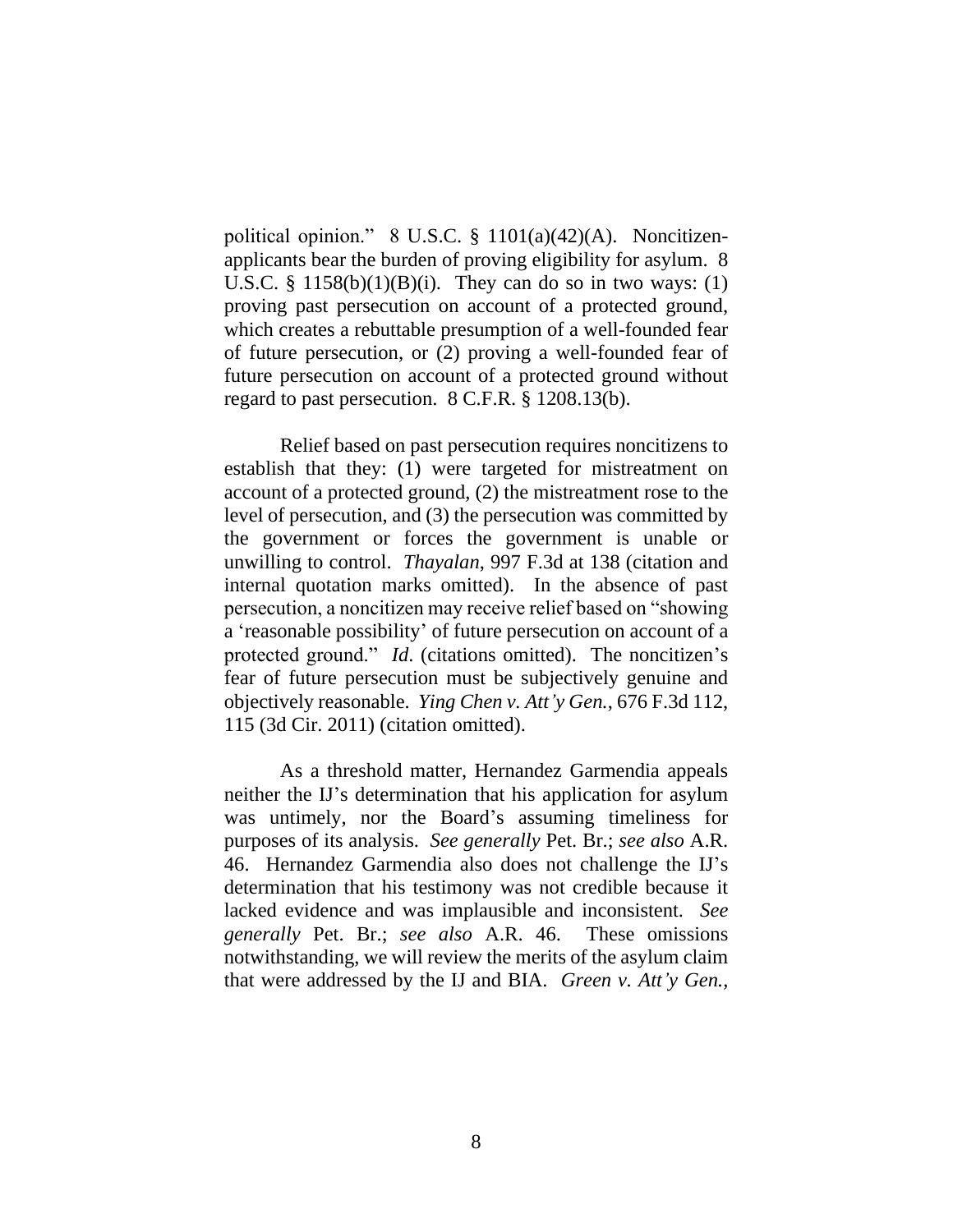694 F.3d 503, 507-08 (3d Cir. 2012) (reviewing IJ and BIA points of analysis that were assumed *arguendo*).

We next turn to the determinations on the merits, which Hernandez Garmendia challenges in his petition for review. Hernandez Garmendia asserted in his asylum application that he was eligible for relief on the basis of political opinion and membership in a particular social group.<sup>2</sup> The IJ found that there was no past persecution against Hernandez Garmendia on these grounds, and then concluded that he had also not established a well-founded fear of future harm. Although the IJ did not explain her finding of no past persecution, she explained that Hernandez Garmendia failed to show that he will be individually targeted by a person on account of a protected ground if removed to El Salvador. On review, the Board agreed with the IJ on both the lack of past persecution and no well-founded fear of future persecution.<sup>3</sup> We conclude that the record supports these determinations.

An asylum claim requires a nexus between the alleged protected grounds and the feared or past persecution. Such a nexus entails showing an alleged persecutor's motive, that the

<sup>2</sup> Hernandez Garmendia also indicated on this application that he was seeking asylum or withholding of removal based on the Convention Against Torture. We address this basis for relief in Section IV(a)(iii).

<sup>&</sup>lt;sup>3</sup> The Board deemed waived challenges to the IJ's determination that Hernandez Garmendia had not suffered past persecution and to the IJ's determination with regard to future persecution based on political opinion.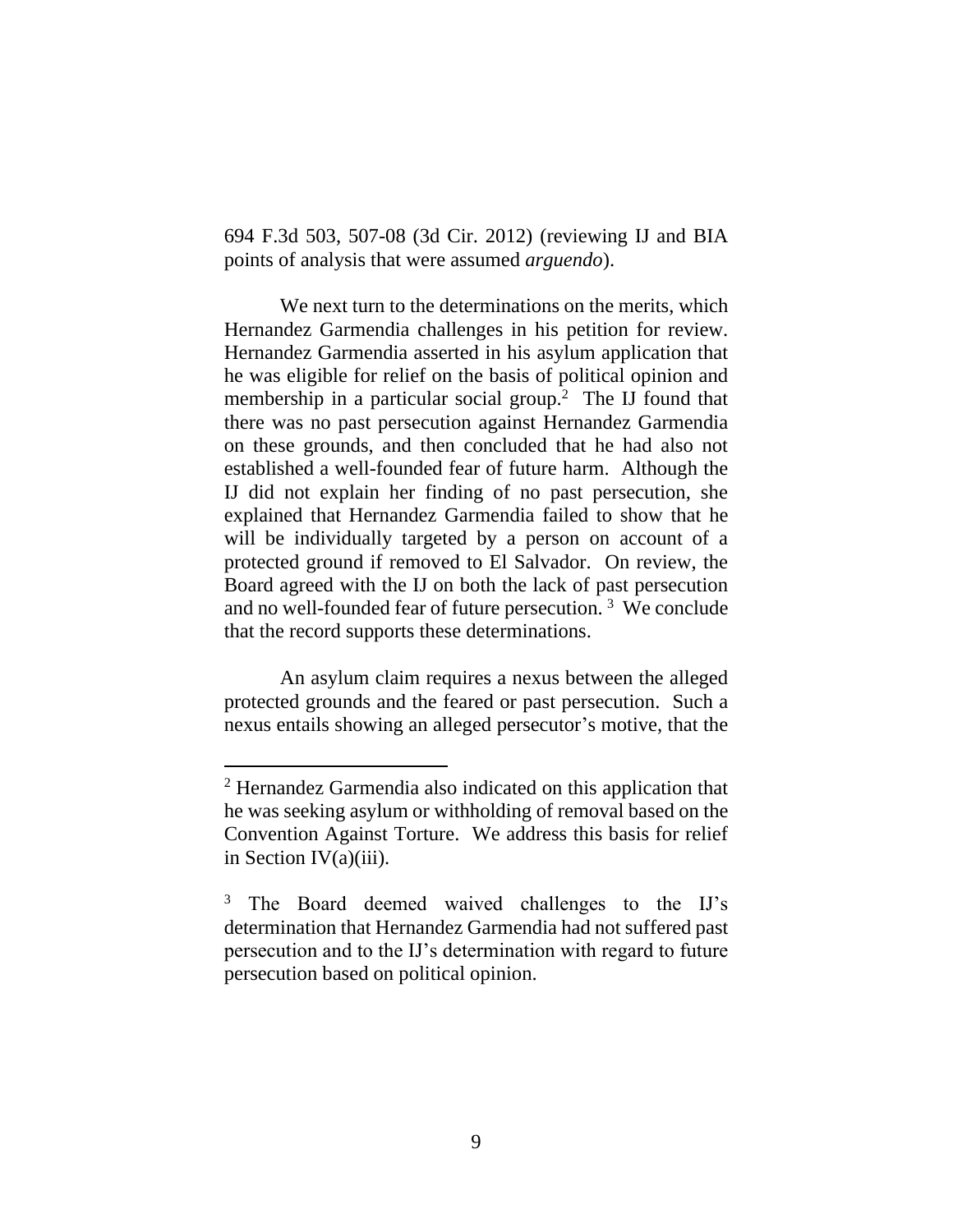persecutor knows or believes that the applicant possesses the protected characteristic, and that this knowledge or belief motivates the harm feared. *Elias-Zacarias*, 502 U.S. at 482- 83. Here, Hernandez Garmendia did not establish a nexus between his alleged protected grounds and his fear of persecution if removed to El Salvador. Even assuming for the sake of argument that he mounted a family-based asylum claim, Hernandez Garmendia did not show that any fear of future harm would be on account of a protected ground.<sup>4</sup>

Hernandez Garmendia could neither identify the individual who shot his uncle and whether the shooter was in a gang, nor provide a reason why his uncle was shot. There is also no evidence in the record that the shooter was a public official or member of "forces the government is . . . unable or unwilling to control." *Thayalan*, 997 F.3d at 138 (quoting *Doe v. Att'y Gen.*, 956 F.3d 135, 141-42 (3d Cir. 2020)). While Hernandez Garmendia expressed concern about a "rivalry or animosity" between his uncle and the shooter that could lead to him also being harmed, neither he nor anyone in his family had been threatened since the 2012 shooting. A.R. at 105.

Lastly, Hernandez Garmendia's grandfather, his uncle who was shot, and his aunt still reside unharmed in the country. They even reside in the same home where the shooting

<sup>4</sup> The BIA presumed that Hernandez Garmendia's familybased claim would be premised on his uncle's shooting and alleged prior threats against his family members because the family refused to participate in illicit activities. The Board reasoned that this family-based, particular social group claim would nonetheless fail because there was no nexus between the group and the alleged fear.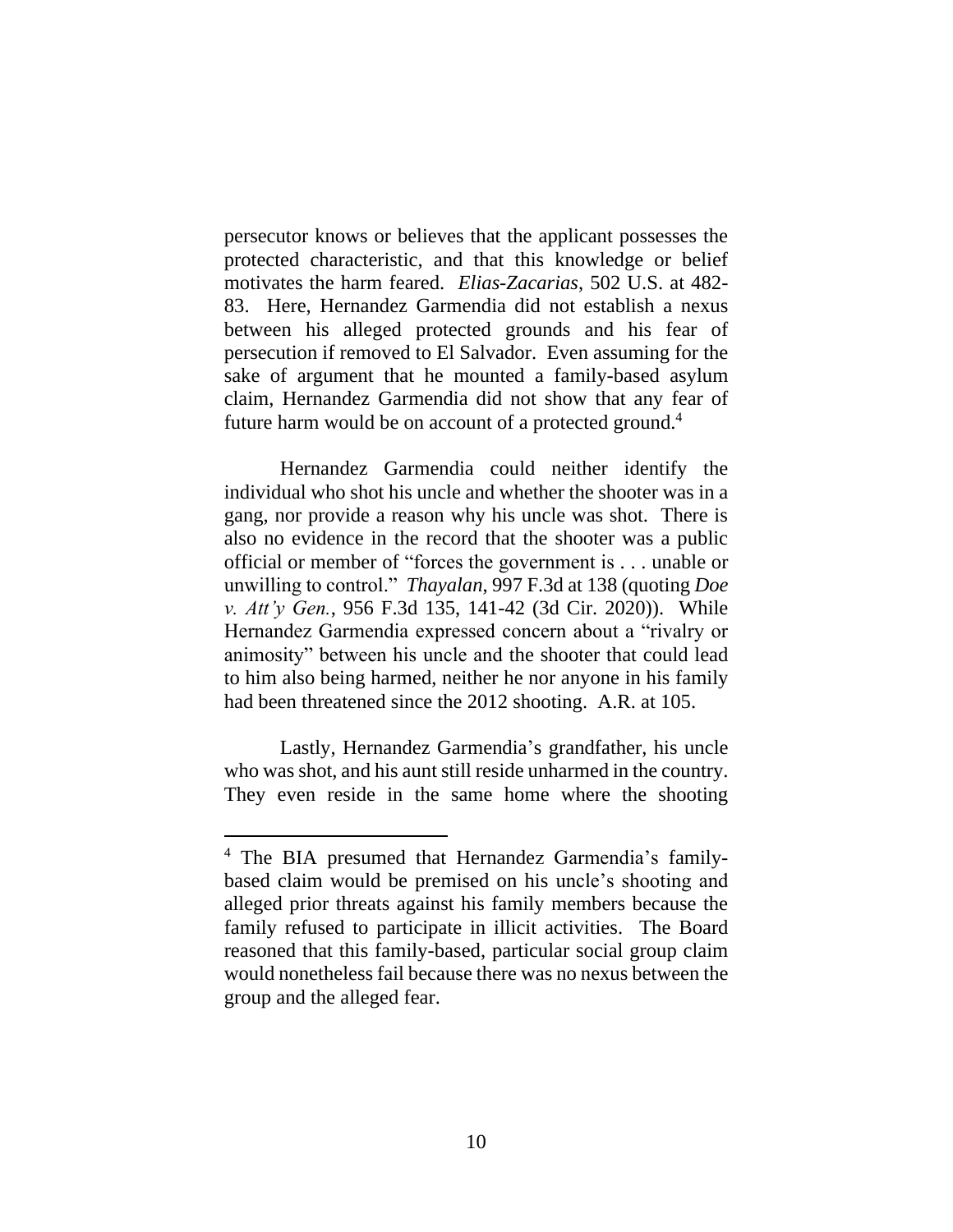occurred. These facts undermine Hernandez Garmendia's claimed fear of future persecution.

We conclude that "reasonable, substantial[,] and probative evidence on the record [considered as] a whole" supported the agency's finding that Hernandez Garmendia failed to establish eligibility for asylum relief. *Khan v. Att'y Gen.*, 691 F.3d 488, 496 (3d Cir. 2012) (citation and internal quotation marks omitted).

#### **ii. Withholding of Removal**

An even more stringent standard than asylum, withholding of removal requires noncitizens to show that it is "more likely than not" that they will suffer persecution on account of a protected ground. *Shardar v. Ashcroft*, 382 F.3d 318, 324-25 (3d Cir. 2004); *see also* 8 U.S.C. § 1231(b)(3)(A).

As we have concluded that Hernandez Garmendia failed to prove eligibility for asylum, we now also conclude, *a fortiori*, that the more stringent standard for withholding of removal has also not been met. *Shardar*, 382 F.3d at 324 ("Having concluded substantial evidence supports the BIA's denial of asylum, we conclude that withholding of removal was also properly denied.").

#### **iii. Convention Against Torture**

Regulations implementing CAT protections prohibit removing a noncitizen to a country where the person is "more likely than not" to be "tortured if removed to the proposed country of removal."  $8 \text{ C.F.R. } § 1208.16(c)(2)$ . To sustain this relief, a noncitizen must show that, if removed to the proposed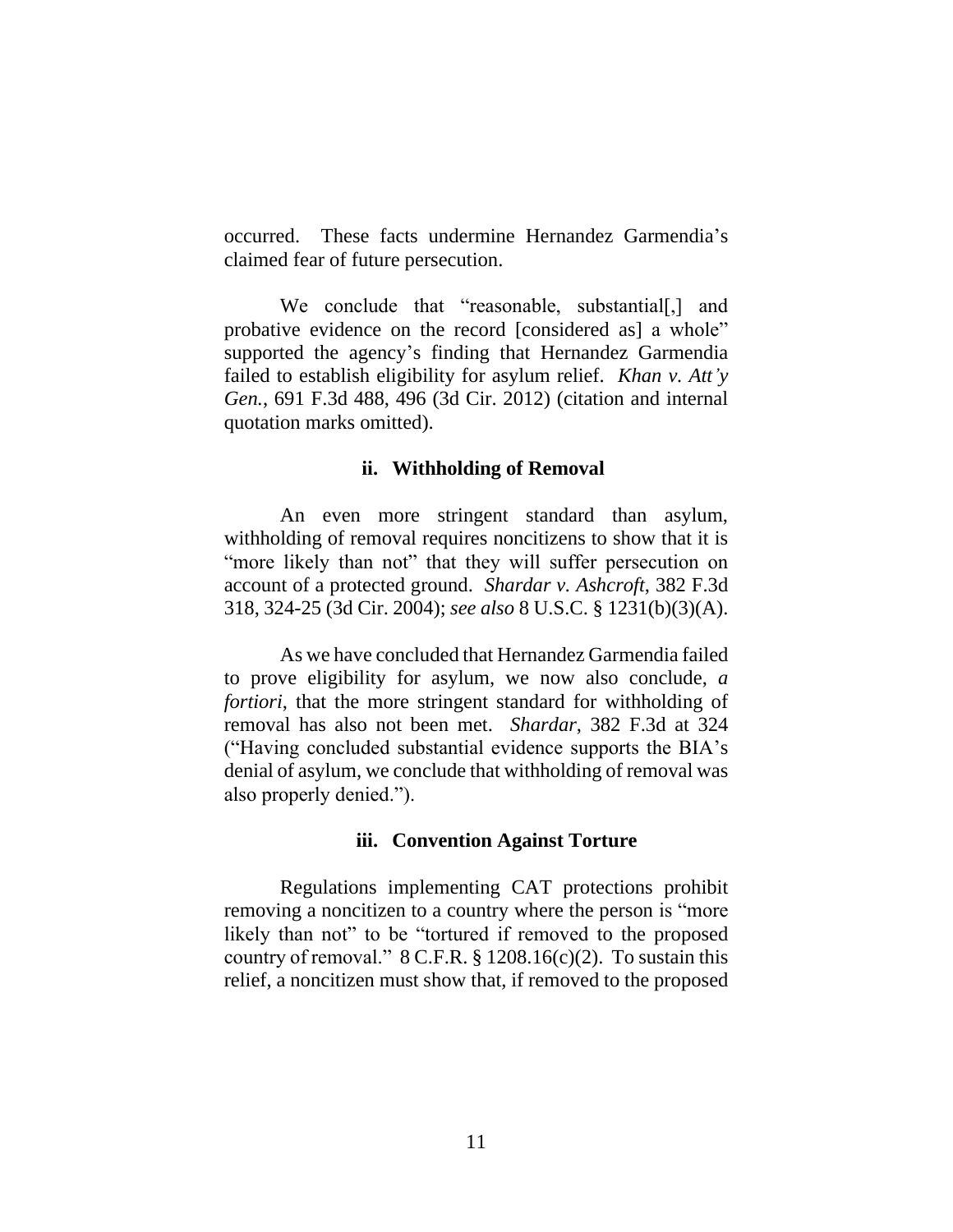country, they will be tortured by or with the consent or acquiescence of a public official.  $8$  C.F.R.  $\S$  1208.18(a)(1). The specter of torture must be supported by specific evidence that the individual applicant is more likely than not to be singled out. *Denis v. Att'y Gen.*, 633 F.3d 201, 218 (3d Cir. 2011). On appeal, Hernandez Garmendia argues that the IJ erred when she "did not state what if any evidence the Petitioner should have provided" "to support that he is more likely than not going to be tortured if he returns to El Salvador." Pet. Br. at 19. This argument is meritless.

The IJ made several findings in support of the denial of CAT protection for Hernandez Garmendia. She explained that Hernandez Garmendia did not know who would torture him; it was unclear whether the feared harm, if it occurred, would be at the hands or with the acquiescence of the government; there was a lack of objective evidence establishing that objective grounds existed for protection; and that he made only generalized statements insufficient to show that harm would more likely than not result if returned to El Salvador. A.R. at 47-48. The record before us in no way supports a contrary result (i.e., granting CAT protection), let alone compels one. *See Thayalan v. Att'y Gen.*, 997 F.3d at137 (relying on *Nasrallah v. Barr*, 140 S. Ct. 1683, 1692 (2020)); 8 U.S.C. § 1252(b)(4)(B).

# **b. Petitioner's Due Process Claims Lack Merit.**

Regardless of a person's citizenship status, "'all persons within the territory of the United States are entitled to the protection' of the Constitution." *Zadvydas v. Davis*, 533 U.S. 678, 694 (2001) (quoting *Wong Wing v. United States*, 163 U.S. 228, 238 (1896)). These protections include due process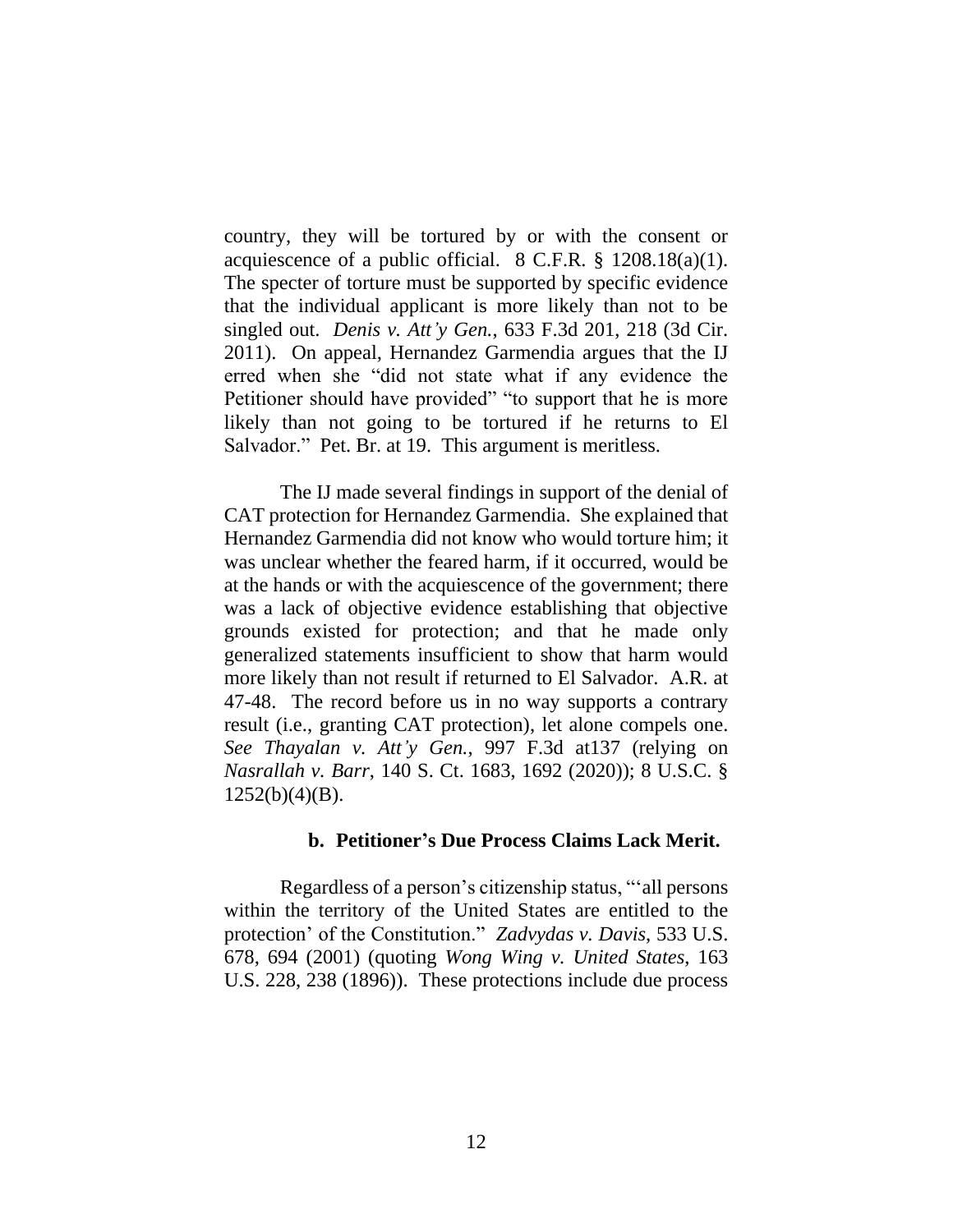for noncitizens during removal proceedings. *Kamara v. Att'y Gen.*, 420 F.3d 202, 211 (3d Cir. 2005). This due process guarantee entitles a noncitizen to: "(1) factfinding based on a record produced before the decisionmaker and disclosed to him or her; (2) the opportunity to make arguments on his or her own behalf; and (3) an individualized determination of his [or her] interests." *Serrano-Alberto v. Att'y Gen.*, 859 F.3d 208, 213 (3d Cir. 2017) (citation and internal quotation marks omitted).

Although as a general matter, claims in a petition for review must have been exhausted before the Board, *Zhi Fei Liao*, 910 F.3d at 718, "exhaustion of administrative remedies is not always required when the petitioner advances a due process claim." *Khan v. Att'y Gen.*, 448 F.3d 226, 236 n.8 (3d Cir. 2006) (citations omitted). In either circumstance, the noncitizen claiming a breach of the entitled protections also bears the burden of showing that the alleged breach caused actual prejudice. *Morgan v. Att'y Gen.*, 432 F.3d 226, 234-35 (3d Cir. 2005).

# **i. Hernandez Garmendia's Due Process Claims Were Exhausted.**

The Government argues primarily that Hernandez Garmendia failed to exhaust his due process claims because he did not raise them before the IJ or the Board. Although we ultimately agree that the immigration proceedings did not violate Hernandez Garmendia's constitutional rights, we first hold that these claims were exhausted and therefore within our jurisdiction to review.

We have stated that the exhaustion requirement is not applied "in a draconian fashion." *Zhi Fei Liao*, 910 F.3d at 718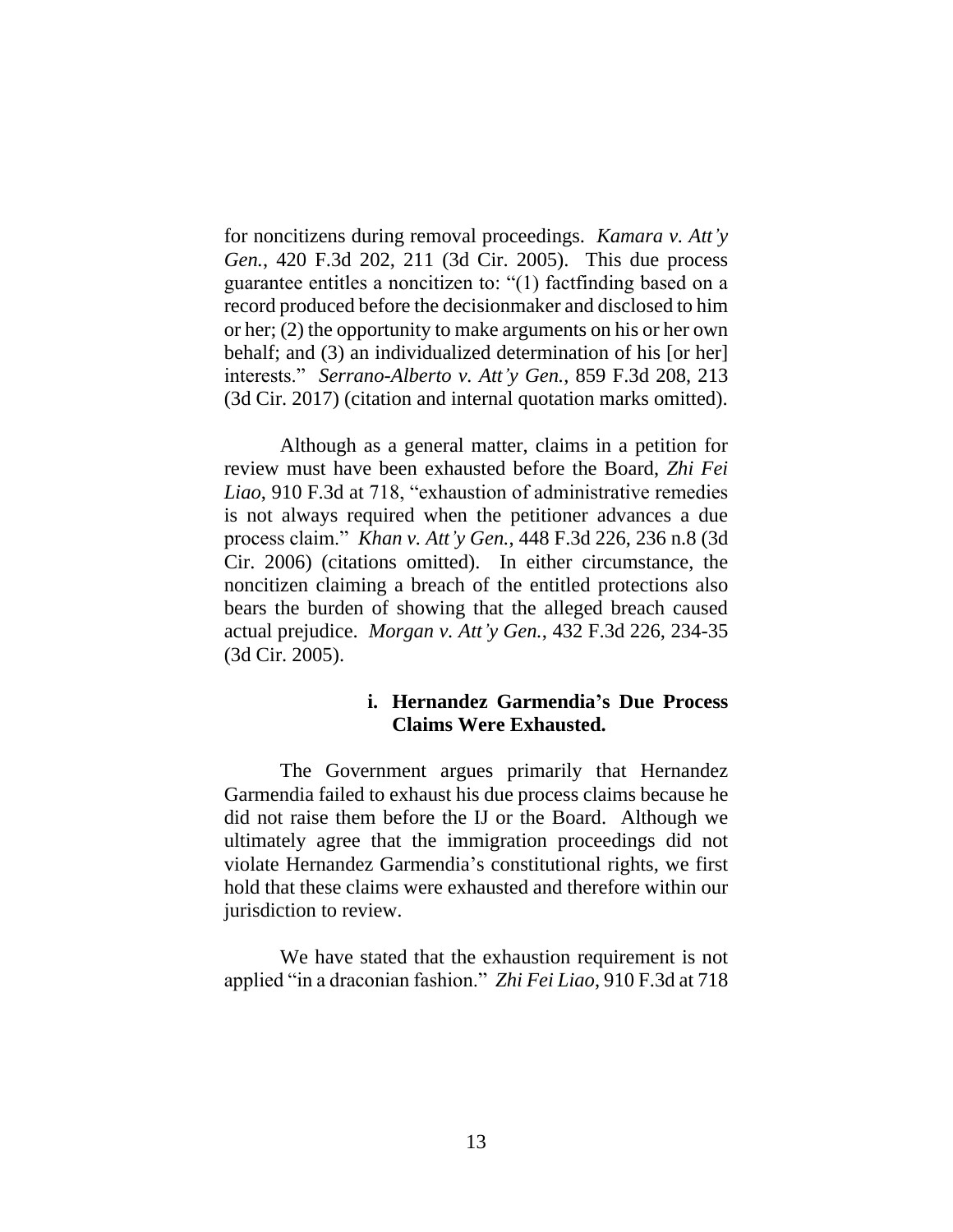(quoting *Lin v. Att'y Gen.*, 543 F.3d 114, 121 (3d Cir. 2008)). Instead, the policy is "liberal" and a noncitizen "need not do much to alert the Board that he is raising an issue . . . [s]o long as an immigration petitioner makes some effort, however insufficient, to place the Board on notice of a straightforward issue being raised on appeal, a petitioner is deemed to have exhausted [his] administrative remedies." *Id*. (alterations in original) (citations omitted).

Here, Hernandez Garmendia alerted the IJ to his "issues remembering things." A.R. at 116. Hernandez Garmendia suspected that a past "nose surgery" "affected [his] memory" and also stated that on one occasion he experienced "an epilepsy attack," though he had never been diagnosed with the condition. A.R. at 116-17. On appeal, the Board's ruling addressed due process arguments that Hernandez Garmendia raised in briefing to the Agency. The Board explained the arguments in this briefing as alleging violations of "his due process rights by not developing the record, not providing a fundamentally fair hearing, and denying his claim for protection under the Convention Against Torture." J.A. I at 7. The Board's decision, therefore, shows that the due process arguments were also raised and addressed during agency proceedings.

Yet, independent of the Board's decision, our case law supports holding that these arguments were adequately raised before the IJ and do not erect a barrier to our review. The claim that Hernandez Garmendia lacked the capacity to participate in the immigration proceedings sounds in constitutional due process and may be exempt from exhaustion before the BIA or IJ. We long ago "recognized that the exhaustion of administrative remedies is not always required when the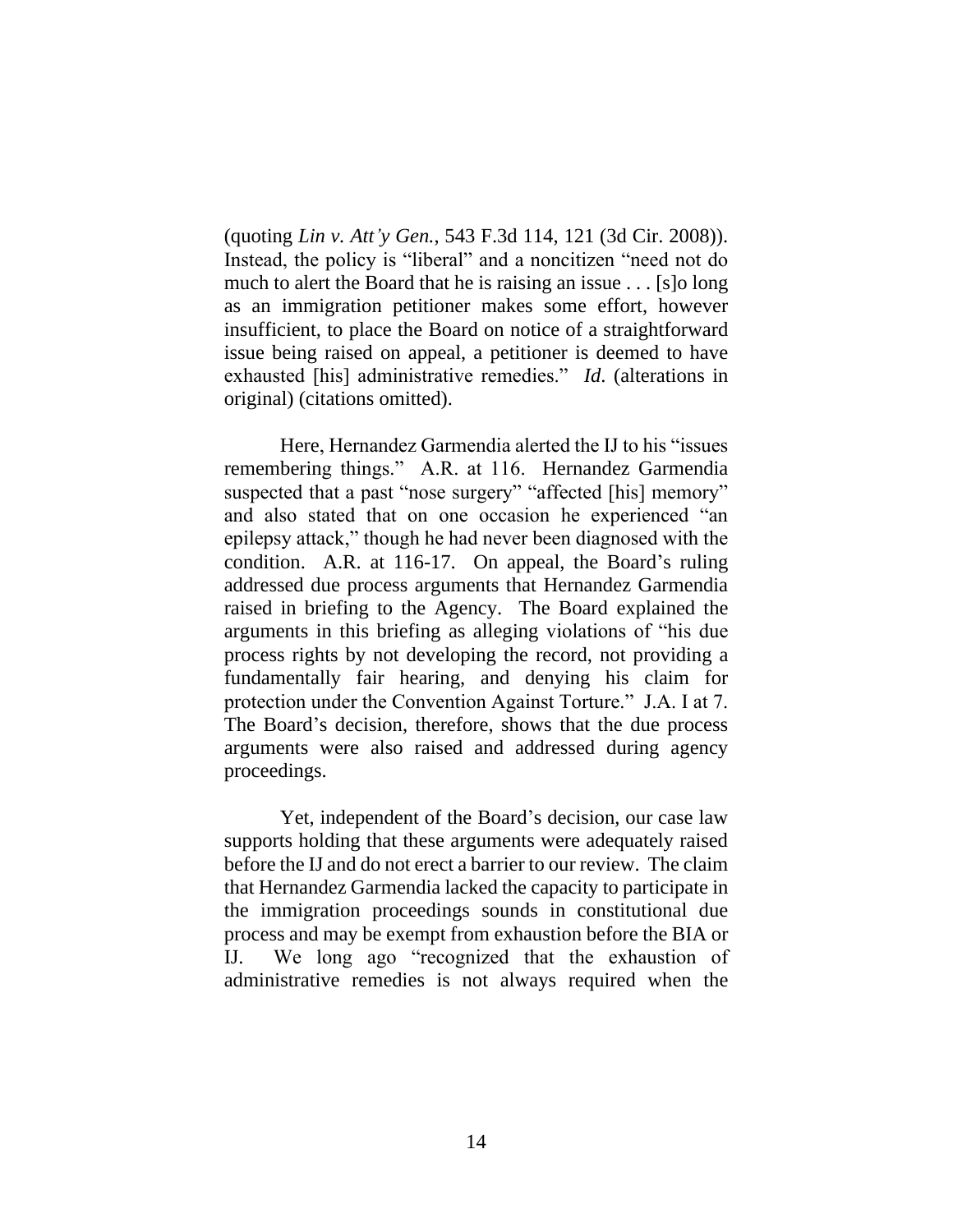petitioner advances a due process claim." *Sewak v. I.N.S.*, 900 F.2d 667, 670 (3d Cir. 1990) (citation omitted). But, even if this exception were to apply, it would not aid Hernandez Garmendia because the immigration court did everything required to ensure that his immigration proceedings comported with due process obligations.

# **ii. The Immigration Judge Appropriately Developed the Record.**

In his first due process claim, Hernandez Garmendia argues that the IJ failed to develop the record because she did not ask certain questions when there was a duty to do so. Specifically, Hernandez Garmendia takes issue with not being asked: (1) to identify a particular social group or political opinion, (2) why he feared harm or persecution if removed to El Salvador, and (3) why he did not demonstrate eligibility for asylum if his testimony was assumed credible. $5$  To quite the contrary, the hearing transcript unambiguously shows that the IJ made these inquiries.

Among other questions, at the April 16, 2020 hearing, the IJ asked Hernandez Garmendia: "why [he came] to the United States," "who shot [his] uncle" and "why [that person] shot [his] uncle," "why [Hernandez Garmendia was] afraid that the same thing will happen to [him]," and whether "anyone threatened anyone in [his] family with harm" or if "[he himself had] been threatened." A.R. at 104-10. When asked why he came to the United States, Hernandez Garmendia responded, "[B]ecause of some issues that my relatives, and specifically,

<sup>5</sup> We note, again, that the IJ found Hernandez Garmendia's testimony not credible.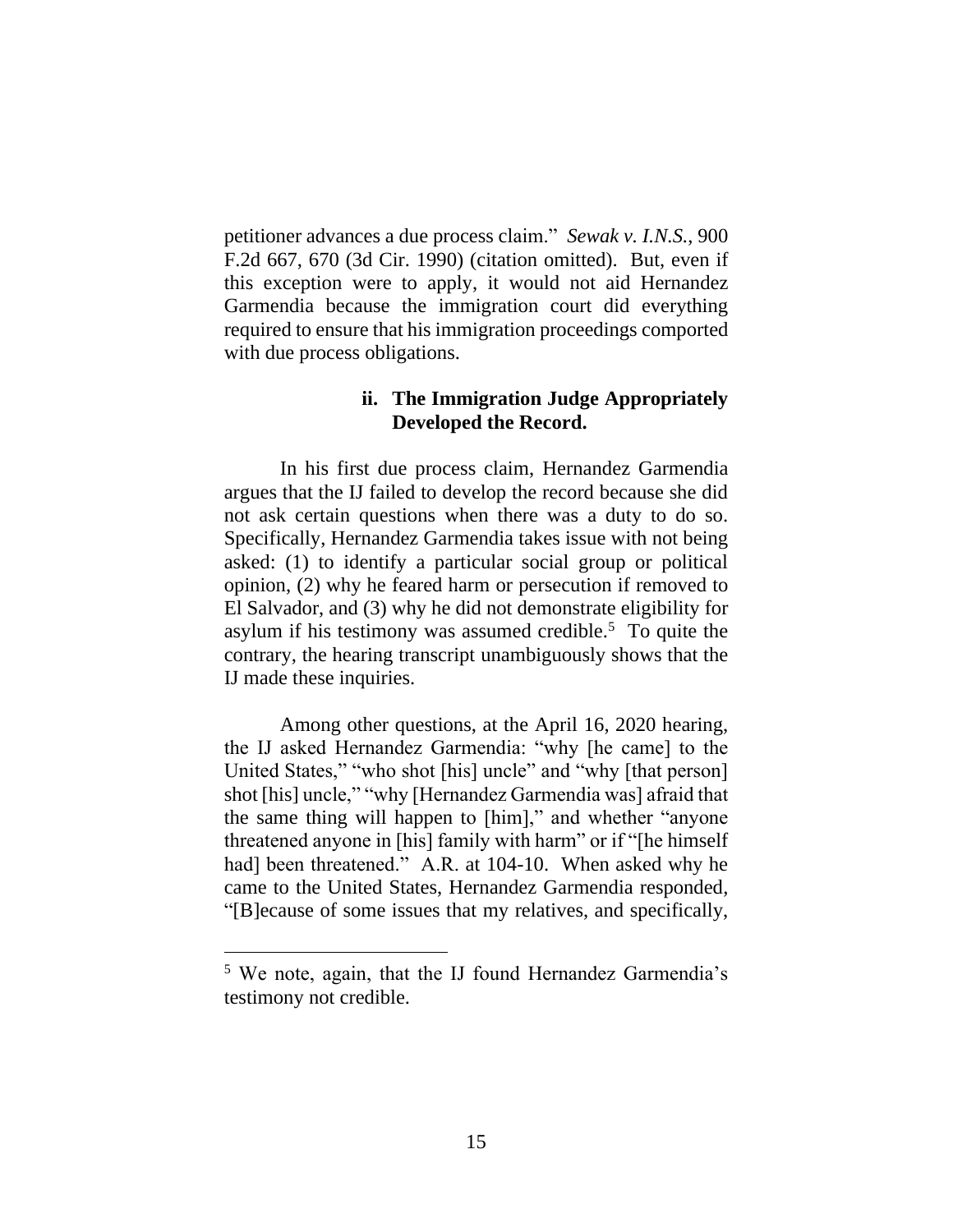my uncle had with someone." A.R. at 104. These questions in the hearing transcript belie Hernandez Garmendia's claim that the IJ failed to ask necessary questions to develop the record. To the extent that the IJ did not press the political opinion claim, the record supports that Hernandez Garmendia did not raise this claim at the hearing.

Thus, the hearing transcript shows that with respect to this first alleged due process violation, the removal proceedings comported with the immigration court's constitutional and regulatory obligations. *Leslie v. Att'y Gen.*, 611 F.3d 171, 181 (3d Cir. 2010) ("[Noncitizens] in removal proceedings are entitled to Fifth Amendment Due Process protection, which guarantees them a fundamentally fair removal hearing.") (citation omitted); *see also* 8 U.S.C. § 1229a.

# **c. The Record Supports that Petitioner Was Sufficiently Competent to Participate in the Proceedings Without Special Safeguards.**

In his second due process claim, Hernandez Garmendia argues that the IJ should have conducted a *Matter of M-A-M*hearing. We disagree.<sup>6</sup>

Participants in removal proceedings are presumed competent, and an immigration judge need not review a noncitizen's competency "[a]bsent indicia of mental incompetency." *Matter of M-A-M-*, 25 I. & N. Dec. 474,

<sup>&</sup>lt;sup>6</sup> We limit our discussion to the particular issue raised by Hernandez Garmendia (i.e., the circumstances in which a *Matter of M-A-M-* hearing is warranted).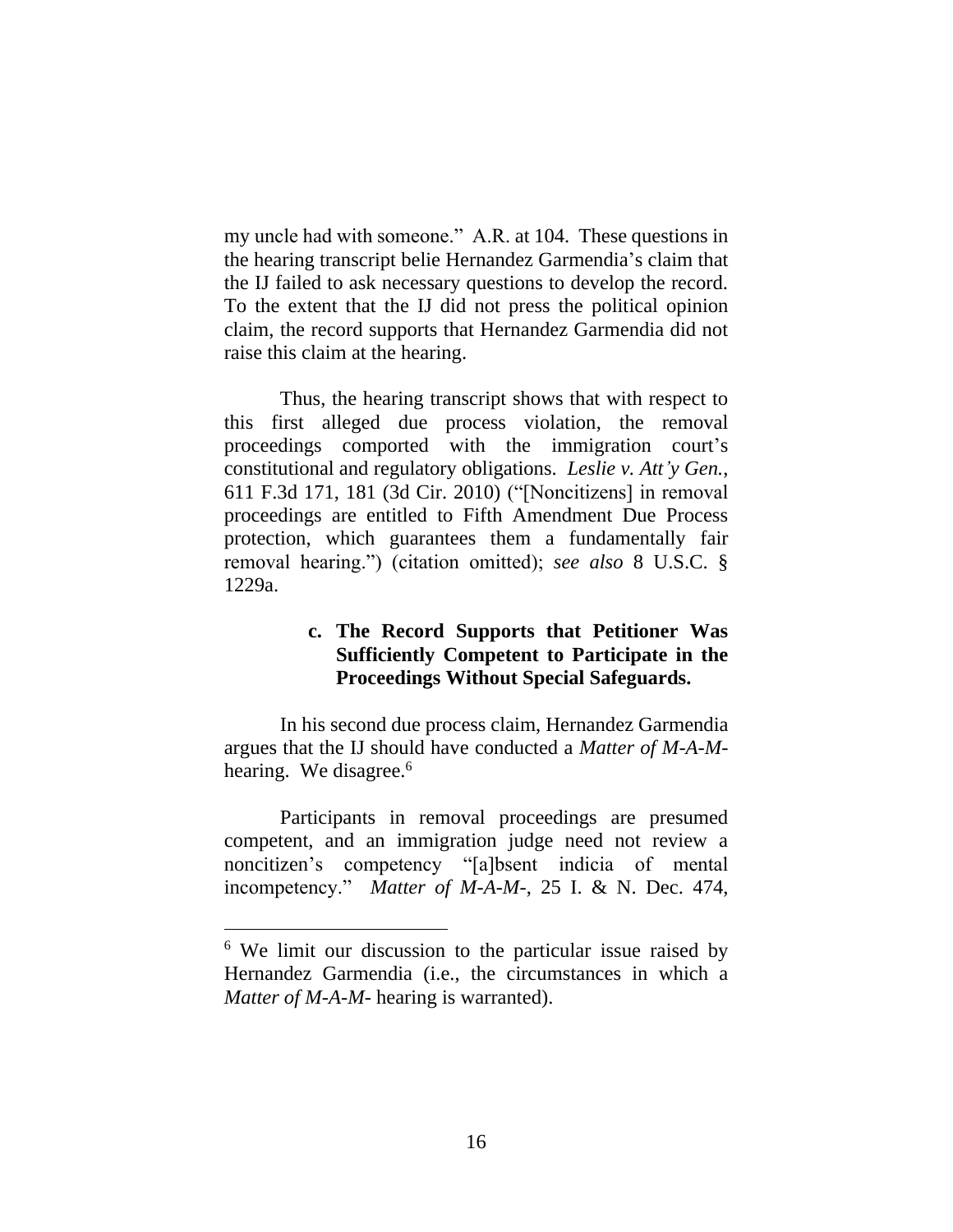477(BIA 2011). In *Matter of M-A-M-*, the BIA established a three-part test to determine whether a noncitizen is mentally incompetent when the IJ is presented with indicia of incompetency. *Id*. at 484. This test asks whether the noncitizen: "has a rational and factual understanding of the nature and object of the proceedings, can consult with the attorney or representative if there is one, and has a reasonable opportunity to examine and present evidence and crossexamine witnesses." *Id*. at 479. Only if the individual presents indicia of incompetency and the IJ determines that the individual lacks sufficient competency is a duty triggered to impose safeguards on the proceedings. *Id*. at 481-83.

Indicia of incompetency may arise from the behavior of the individual, or from record evidence of mental illness and incompetency. *Id*. at 477-80. As to behavior, the BIA explained in *Matter of M-A-M-* that this indicator could include a "high level of distraction," or an inability to respond to questions or to stay on topic. *Id*. at 479.

Here, not only were there no indicia of mental incompetency, Hernandez Garmendia engaged in a responsive and appropriate colloquy with the judge, consulted with counsel, and presented evidence on his behalf. He had legal counsel at some points during his removal proceedings, but also affirmed that he was able to represent himself and understood the rights the court explained to him. Transcripts of Hernandez Garmendia's hearings show him interacting with the IJ without difficulty understanding the questions as they were posed. To this end, he gave substantive testimony to support his claim of eligibility for asylum, withholding of removal, and CAT protections. The administrative record also shows that Hernandez Garmendia denied any mental health